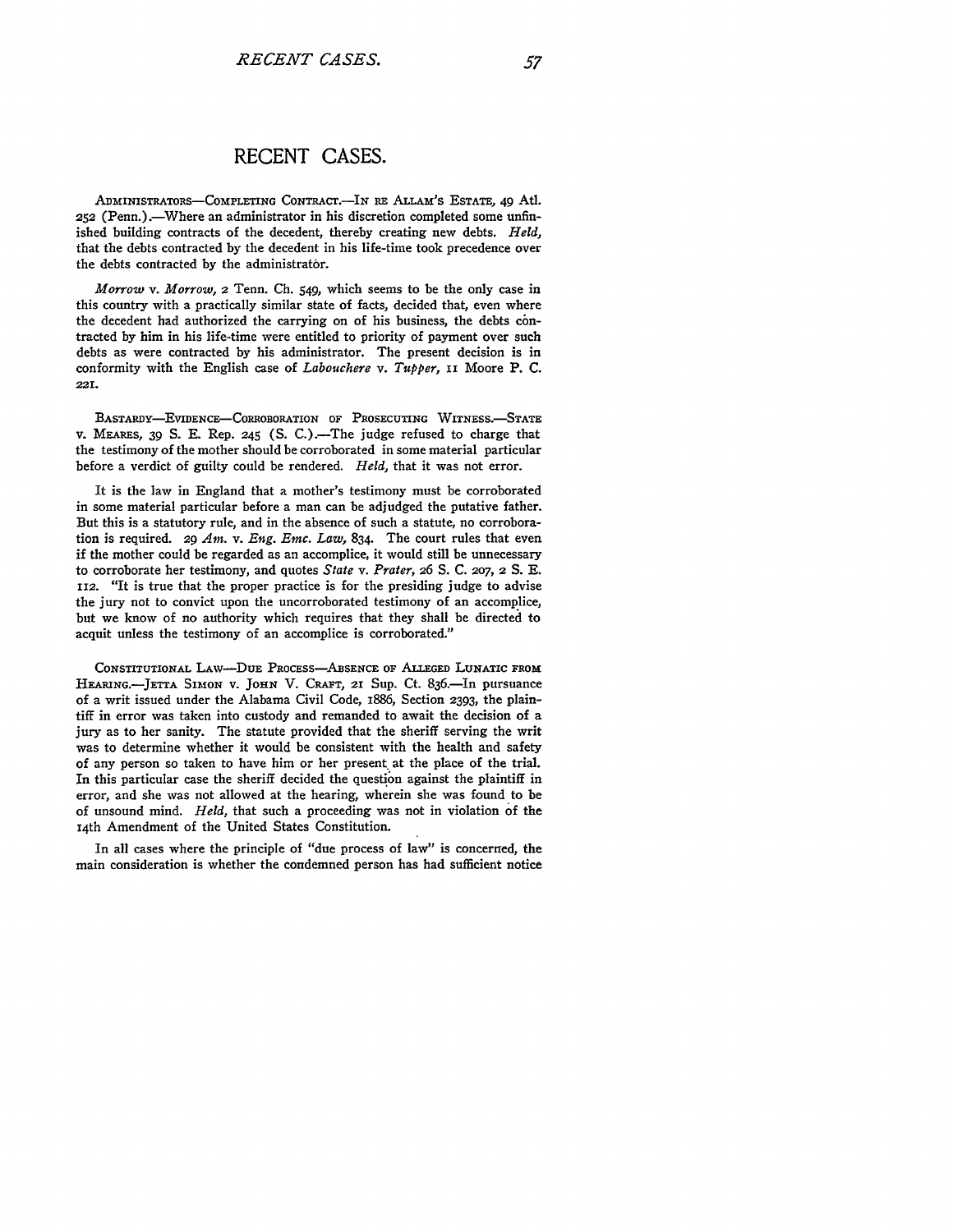and adequate opportunity to defend himself. *Louisville v. Nashville R. R. Co. v. Schmidt,* 177 **U. S.** *230; Iowa Central R. R. Co. v. Iowa,* 16o **U.** *S.,* 389, As early as 1870 the Supreme Court of Alabama in *Fore v. Fore, AA* Ala., 418, held that the mere serving of the writ upon a supposed lunatic brought the defendant into court. The plaintiff in error was thus technically before the court, and she suffered the loss of no constitutional right if she **did** not, either through counsel or her guardian "ad litem," enter at that time her matters of defence.

CRIMINAL LAw-LBEL-TRuTH **AS** JUsTIFIcATIoN.-STATE **V. BROCH,** *39* **S. E.** Rep. **359 (S.** C.).-The constitution of South Carolina provides that in all criminal prosecutions for libel, the truth of the alleged libel may be given in evidence, and the jury shall be the judges of the law and the facts. *Held,* that an instruction **by** the judge that this provision did not go any farther than to allow truth: as a mitigation was error.

The case of *State v. Lehre,* 2 Brev. 446, 4 Am. Dec. **596,** decided that a person indicted for libel could not give any evidence tending to prove the truth of the libelous matter in justification without the consent of the prosecutor. Other cases have granted this right in prosecutions, for the publication of papers investigating the official conduct of men in public capacity, or when the matter published is proper for public information. The court holds that the provision of the constitution of I895 goes further, permitting all persons indicted for libel to show the truth of the libel. It also makes the jury the judges of the law and the facts, and does not give the judge the right to declare what shall be the effect of the testimony.

**DEATH** OF PARENT-DAMAGES.-STAHLER **ET AL** V. PHILA. **&** R. Ry. Co., 49 Atl. 273 (Penn.).-The defendant company negligently caused the death of plaintiffs' father, who. was accustomed to make them a yearly allowance. *Held,* that the plaintiffs' right to recover damages was not affected **by** the fact that they inherited their father's estate.

The true measure of damages in similar cases generally has been laid down as being the pecuniary loss to the survivors, entitled to compensation. *Chicago v. Major,* 18 Ill. 349; *McIntyre v. N. Y. R. Co.,* **37** *N.* Y. **287;** *Baltimore R. Co. v. Kelly,* 24 **Md.** 271. The fact that an inheritance is gained does not decrease the loss sustained by the withdrawal of a yearly allowance. A close analogy is found in the United States rule that the amount recovered is not reduced **by** the amount of insurance carried **by** the depeased. *Railroad Co. v. Kirk, go* Penn. **xS;** *Althorf v. Wolf, 22* **N. Y. 355;** *She-hock v. Ailing, 44* Ind. *184.*

EVIDENCE-ADmI5SIONS--ATTEMPT **To** BRIBI-AGENcY-NOWACK v. METRO-POLITAN ST. Ry. Co., 60 N. E. 32 (N. Y.).—The "investigator" of a corporation, employ to see to the witnesses and to take their statements and to interview witnesses, on the trial of actions against it, attempted to bribe witnesses to testify in favor of the corporation. *Held,* that evidence of this was admissible against the corporation, though there was no proof that it authorized the act.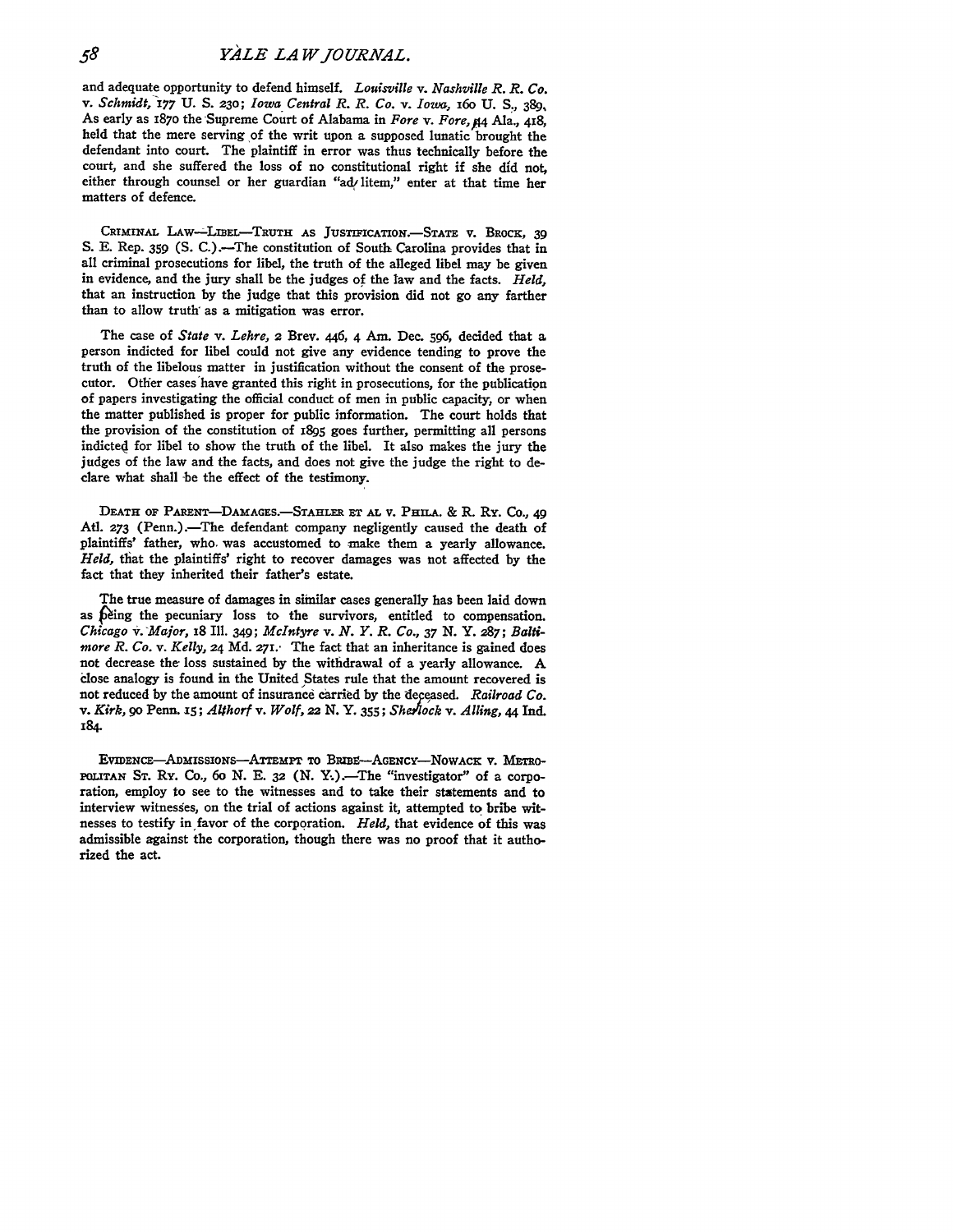That a corporation, as well as another master, is liable for the injury done another by its agent, though unauthorized to do the particular act, is quite well established, *Railway Co. v. McMahon,* **1o3** Ill. 485, *Railroad Co. v. Rambo,* **59** Fed. **75, 8 C. C. A. 6,** though the contrary is held in *Green v. Town of Woodbury, 48 Vt. 5.* goes to an extreme and, on the broad ground of preserving purity in justice, holds the master **to** answer and admits this evidence against him though no injury was actually done to the other party **by** the agent's act.

EXCHANGES-PROPERTY RIGHT IN MARKET QUOTATIONS-WHAT CONSTI-**TUTES PUBLICATION.-BoARD OF TRADE OF CHICAGO** v. **HADDEN-KRULL** Co. **ET AL., Iog** Fed. **705** (Wis.).-A board of trade, in furnishing market quotations, made upon the transaction of its exchange, to customers for their exclusive use, either **by** means of a ticker or **by** putting them on a blackboard, does not publish them in such a way as to lose property right therein.

That there is a property right in such quotations has been well established. *Telegraph Co. v. Gregory,* **(I896) i** *Q.* B. **x47.** But in the case of credit rating companies, who send books to their subscribers under contract that the books remain the property of the distributor and if found in other hands than subscribers will be confiscated, etc., etc., it has been held that inasmuch as the number of subscribers is practically unlimited there is a publication of these volumes. *Todd v. Oxnard,* **75** Fed. **705;** *Iellewers' Mercantile Co. v. Jellewers' Weekly,* 49 **N. E. 872 (N.** Y.). The case of *Callaghan v. Meyers,* **128 U. S.** 617, carries the doctrine of publication to a considerable extent. In that case a reporter of decisions, in compliance with a statute **of** Illinois, deposited a certain number of copies with the Secretary of State, for purposes provided for **by** law, and although he did not expose them for sale in the usual way, this'was held to constitute a publication sufficient to deprive him of his property right, the reasoping of the court being that, "whatever the occasion for it, the public, or an indefinite portion of it, were assured **oif** access to the books without further action on the part of the author."

FELLOW SERVANTS-VICE PRINCIPAL-INSTRUCTION-NEW OMAHA THOMP-**SoN-HousToN ELECTRIC LIGHT** Co. v. **BALDwIN, 87 N.** W. (Neb.) 27.-One Brinkman, a foreman in the employ of the plaintiff in error, while assisting the defendant in error, a lineman named Baldwin, also a servant of the Electric Co., negligently injured the latter, while in the discharge of his duties. From the evidence it appears that at the time of the accident Brinkman was not acting towards the defendant in error in the capacity of a foreman.

The trial court charged the jury that since Brinkman was a foreman he was a vice-principal and that the company was liable, negligence being admitted. This was objected to, council contending that at the time Brinkman was not acting as foreman, and that in any case, whether he was a fellow servant or not was a question of mixed law and fact, and hence for the jury.

On appeal the court *held,* that the capacity in which Brinkman was acting when the accident occurred was immaterial, since he was a vice-principal in any case. Judgment affirmed.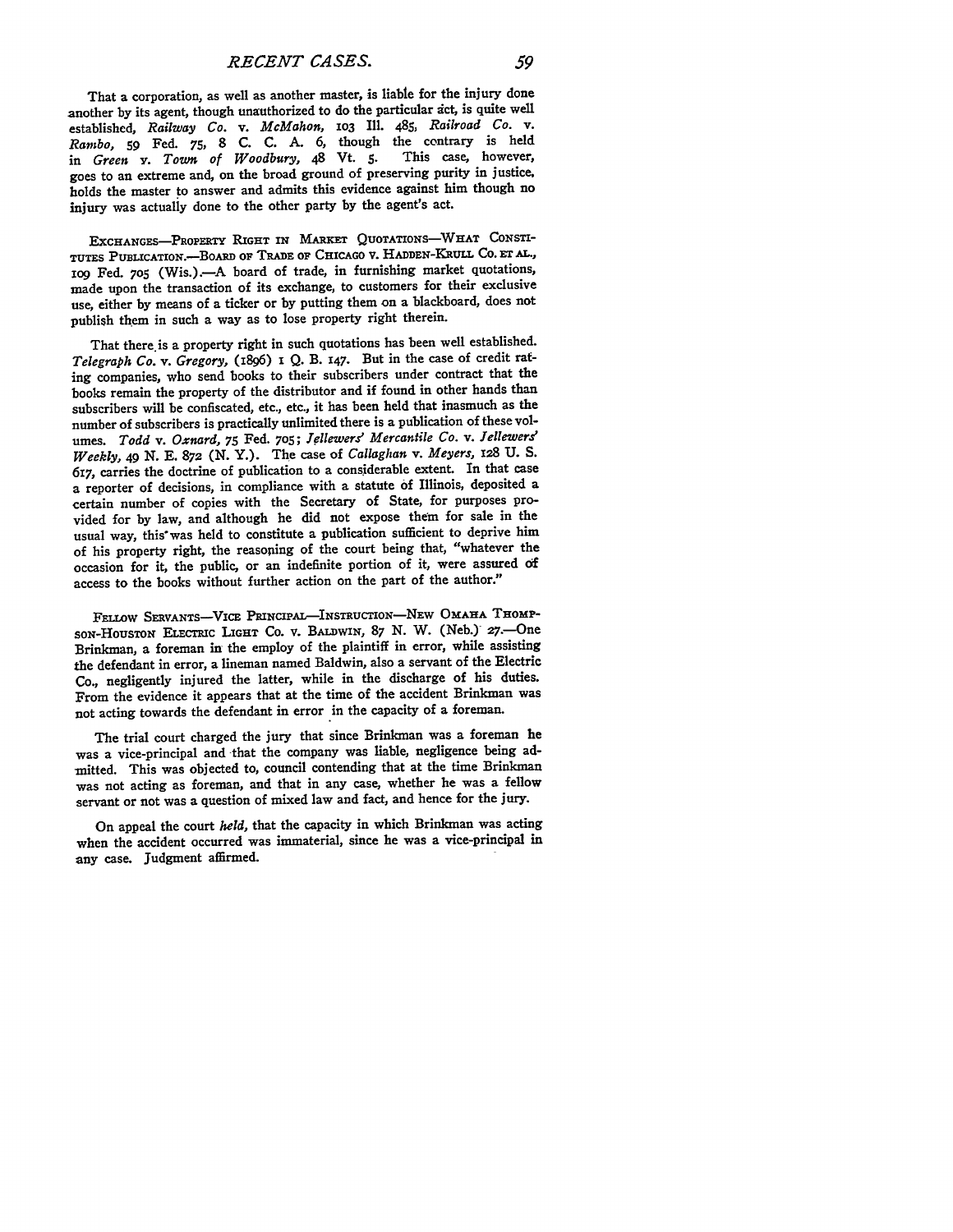This case is interesting as showing to what an extreme length the Nebraska courts have carried the "vice-principal doctrine," a doctrine which has either been repudiated, or much modified in most of the states. Nebraska, however, follows the Ohio doctrine as laid down in *Bena Stone v. Kraft, 31* Ohio St. 287, which held substantially as above.

GIFTS-CHOSE IN ACTION-DECLARATION OF HUSBAND.-FIRST NATIONAL **BANK OF** RICHMOND V. **HOLLAND, 39 S. E.** Rep. 126 (Virginia) **.- A** certificate for shares of stock was delivered without indorsement to the defendant by her husband as a gift. The husband's creditors demanded that the stock should be applied to his debts. *Held,* a certificate of stock, a chose in action, is not within the code declaring that no gift of "goods and chattels" shall be valid unless **by** deed or will, or unless the donee have actual possession.

In many cases stock has been treated as other kinds of personal property and trover sustained, *Maryland Fire Ins. Co. v. Dalrymple,* **25 Md.** 242; *Freeman* v. *Harwood, 49* Maine 195. Contract for sale of shares is contract for sale of goods within the statute of frauds. *Tisdale.v. Harris,* **20** Pick. *9.* The court in this case reviews the several sections of the Code in which the words "goods and chattels" are found, and declares that these terms in every instance are limited in meaning to corporal personal property.

Giving the words "goods and chattels" in the section in controversy the same construction, the court holds that choses in action are not included. A similar decision is found in *Kirkland v. Brune,* 31 Grat 126.

**INSANE** FELLOW SERVANT-PRESUMPTION.-ATKINSoN v. CLARK, 64 Pac. *769* (Calif.).-Plaintiff was injured while tearing down some walls at a state asylum for the insane on which some of the inmates were working. There was no negligence on the part of the asylum officials in selecting the inmates who were put on such jobs. *Held*, there can be no presumption that the inmates were dangerous and unskillful from the fact alone that they were insane.

Apparently there is no case in point. The decision would appear to be a correct one, however. There are undoubtedly numerous forms of insanity in which the afflicted persons fully retains the skill of his hands and an ordinary realization of common dangers. Arguing from the standpoint of custom and usage it may be said that in a great many of our large state insane asylums in this country the labor of the inmates figures as an important factor in the maintenance of the premises and the performance of various menial duties.

LIKENESSES-USE FOR ADVERTISING-RIGHT OD PRIVACY.-ROBERSON V. **ROCHESTER** FOLDING BOX Co. *ET* **AL., 71 N.** Y. Supp. 876.-Defendants without authority published and circulated lithographic prints of plaintiff with advertisements of their business thereon. Plaintiff was hereby made the subject of scoffs and jeers, causing her humiliation and sickness. *Held,* to be an invasion of her right of privacy for which she might maintain action to restrain publication and for damages.

This decision is another forward step on the part of the courts in establishing and protecting the right of privacy. The theory upon which the action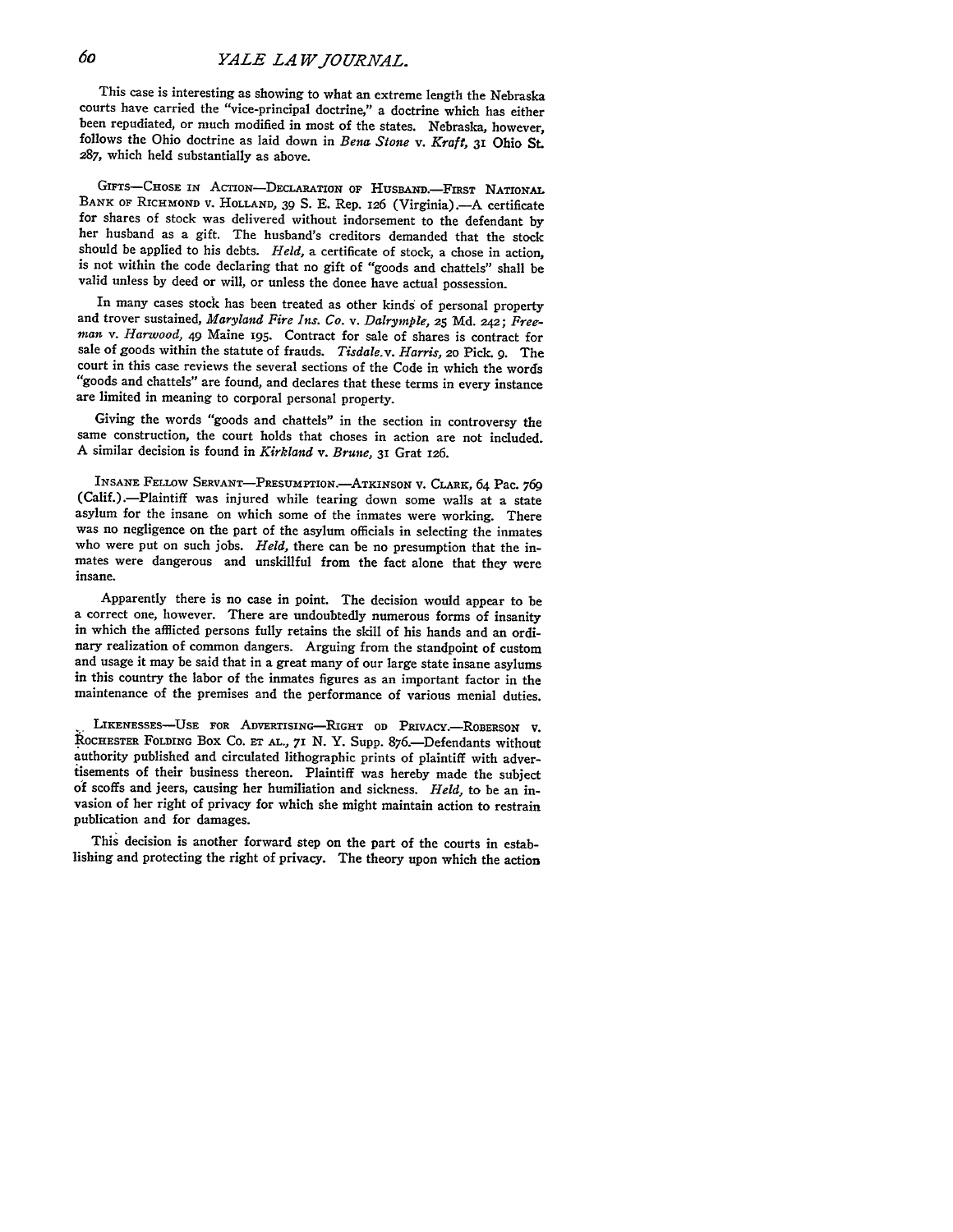*RECENT CASES. 61*

is allowed is new, at least in instance and few precedents can be found to sustain the plaintiff's claim. The leading case of *Schuyler v. Curtis, 147* **N.** Y. 434, in refusing the relief sought did not deny the existence of this right, but held that whatever right of privacy a person possessed died with him and could not be enforced **by** relatives. *Corliss v. E. W. Walker Co.,* 64 Fed. 28o, distinguished between public and private characters, holding that a private individual should be protected against the publication of any portrait of himself, but that with an individual in public life it was different-a distinction followed in this case. The court here grants the relief sought, upon the ground that the plaintiff's personal comfort had been interfered with without her consent and to her injury. Her feelings were wounded and the respect with which she was held by the community was diminished by being thus brought into unnecessary and unwarantable notice. The principles of natural justice demand that individuals be protected against such invasions of their privacy. $-(See$ *editorial comment supra.)*

MANDAmus-TELEPHONE COMPANIES-DIsCRIMINATION.-STATE EX **REL.** GWYNNE V. CrIIZENs' **TELEPHONE** CO., 39 S. E. Rep. **257** (S. C.)-Defendant refused to furnish the petitioner with telephone facilities because the petitioner had not complied with a previous contract with the defendant, whereby he agreed to use the defendant's telephone exclusively. *Held,* that mandamus would lie to compel defendant to furnish petitioner with a telephone.

Cases like *Aiken v. Telegraph Co.,* 5 S. **C.** 358 and *Pickney v. Telegraph* Co., *19* **S. C.** 71, **45** Am. Rep. 765 seems to have conveyed the impression that telegraph and telephone companies were in no sense common carriers. But these actions were brought to recover damages for errors in the transmission of messages. Telegraph companies are in no sense to be regarded as common carriers and are liable for improper transmission of messages only upon proof of negligence, but they are like common carriers in that they are bound to serve all those impartially all those applying to them. 6 *Am. & Eng. Enc. Law,* (2nd Ed.) 261. The court holds, quoting *State v. Nebraska Telephone Co.,* 17 Neb. 126, **52** Am. Rep. **4o4,** that a telephone company cannot arbitrarily refuse its facilities to any person who offers to comply with its reasonable regulations, and argues that the refusal to agree to use defendant's telephone system exclusively is not sufficient to relieve the defendant from its obligation to serve the public, of which the petitioner was one, without any discrimination whatsoever. If there had been any breach of contract, of which the defendant had any right to complain, its remedy was an action to recover damages for such breach of contract.

MARITIME LIENS-MASTER OF A DREDGE.-- THE JOHN MCDERMOTT, 109 Fed. *9.-Held,* the master of a dredge, not capable of being navigated, and not earning any money which passes through his hands, and who is really general superintendent of the work, having charge of the men on board, and himself performing the duties of engineer, fireman, and general deck hand, is entitled to a lien on the vessel, the same as any seaman.

The privilege of a maritime lien is not confined to that class of seamen who possess a peculiar nautical skill **but** includes all those whose services are in furtherance of the main object of the enterprise on which the ship is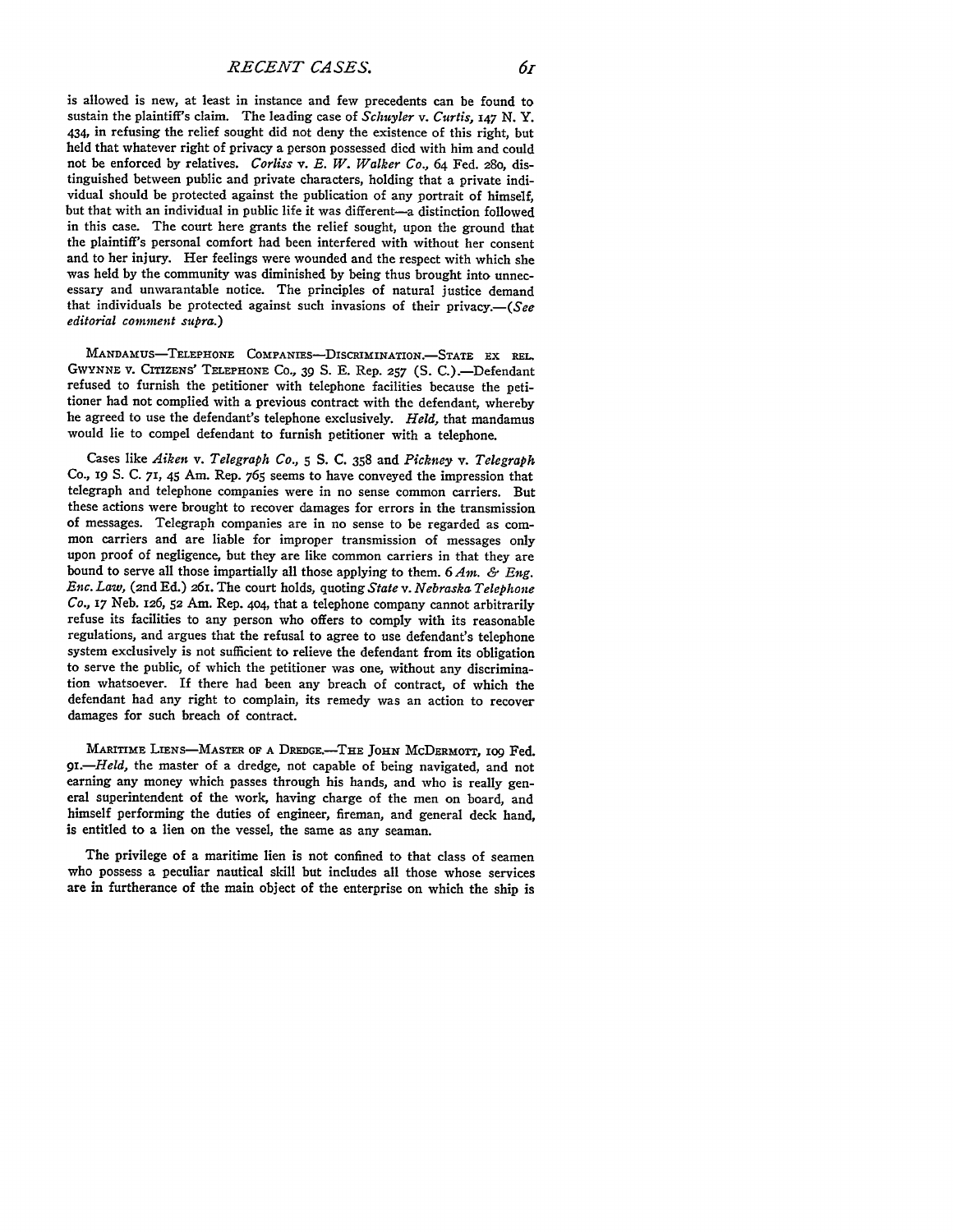engaged. *Steam Dredge, No. s,* **(D. C.)** 87 Fed. 76o; *The -Atlantic,* **53** Fed. **607.** Regarding the question of a non-navigable dredge being subject to a maritime lien, there is no satisfactory test as to what floating structures are, and what are not, subject to admiralty jurisdiction, but Judge Hanford, in *McRae v. Bowers Dredging Co.,* 86 Fed. 344, where he declares that a steam dredge is within the jurisdiction of an admiralty court, suggests a good rule by his reasoning that "She has mobility, and her element is the water. She can be used afloat and not otherwise. She has carrying capacity, and her employment has direct reference to commerce and navigation."

MUNICIPAL CORPORATIONS-STREETS-TELEGRAPHS-POLES IN STREETS-POWER TO PROHIBIT ERECTION-STATE EX **REL.** WISCONSIN **TELEPHONE CO.** V. CITY OF SHEBOYGAN, **87** N. W. (Wis.) 657.-Appeal from a judgment in favor of the defendant. This is an action of mandamus against the city of Sheboygan and others.

The relator, the Wisconsin Telephone Co., sought to erect and maintain poles and wires in Sheboygan, a city of about **50,000** inhabitants, and were prevented from so doing on the ground that the relator refused to comply with certain conditions, regarding rates of fare, free use of poles **by** the city, etc., which conditions the city of Sheboygan claimed were proper police regulations. *Held,* that city had no such power. Judgment was therefore reversed.

The present case is certainly very near the line. The tendency in most states has been towards giving municipalities considerable scope in the exercise of its police owners to regulate the overcrowding its streets with unsightly poles and wires. And this jurisdiction has laid down a liberal doctrine in the city of Marshfield, case 78 **N.** W. 735, **io2** Wis. 6o4., but appears to wish to restrict corporate powers more closely in the present instance.

NEGOTIABLE **INSTRUMENTS-ALTERATION.-HOFFMAN** V. PLANTERS' NATIONAL BANK, 39 So. E. Rep. 134, (Virginia).-H. signed a note, payable to herself, and, without endorsing it, gave it to W. to take up a note held by a bank signed by W. and indorsed by H. The bank struck off the name of H. as payee, and inserting that of W. had W. indorse it. *Held,* that this was a material alteration, avoiding the note as to H.

Whether signing the note as drawer and omitting to put her name on the back thereof as indorser was accidental or not is immaterial. It was an incomplete instrument, its defects not being such that authority to complete the instrument was to be implied from the nature of the contract or from custom. Changing the note by erasing the original and inserting a different payee is a material- alteration. *Robinson v. Berryman, 22* Mo. **App.** 512.

**NUISANCE-PowDER MAGAzINE.-TucKASHNISKY** v. LEHIGH & W. COAL Co., 49 At. 3o8 (Penn.).-A powder magazine, containing explosives in small quantities, originally located in a non-residence district, but around which people had settled, was struck by lightning and exploded, injuring the plaintiff, who lived nearby. No complaint had ever been made about this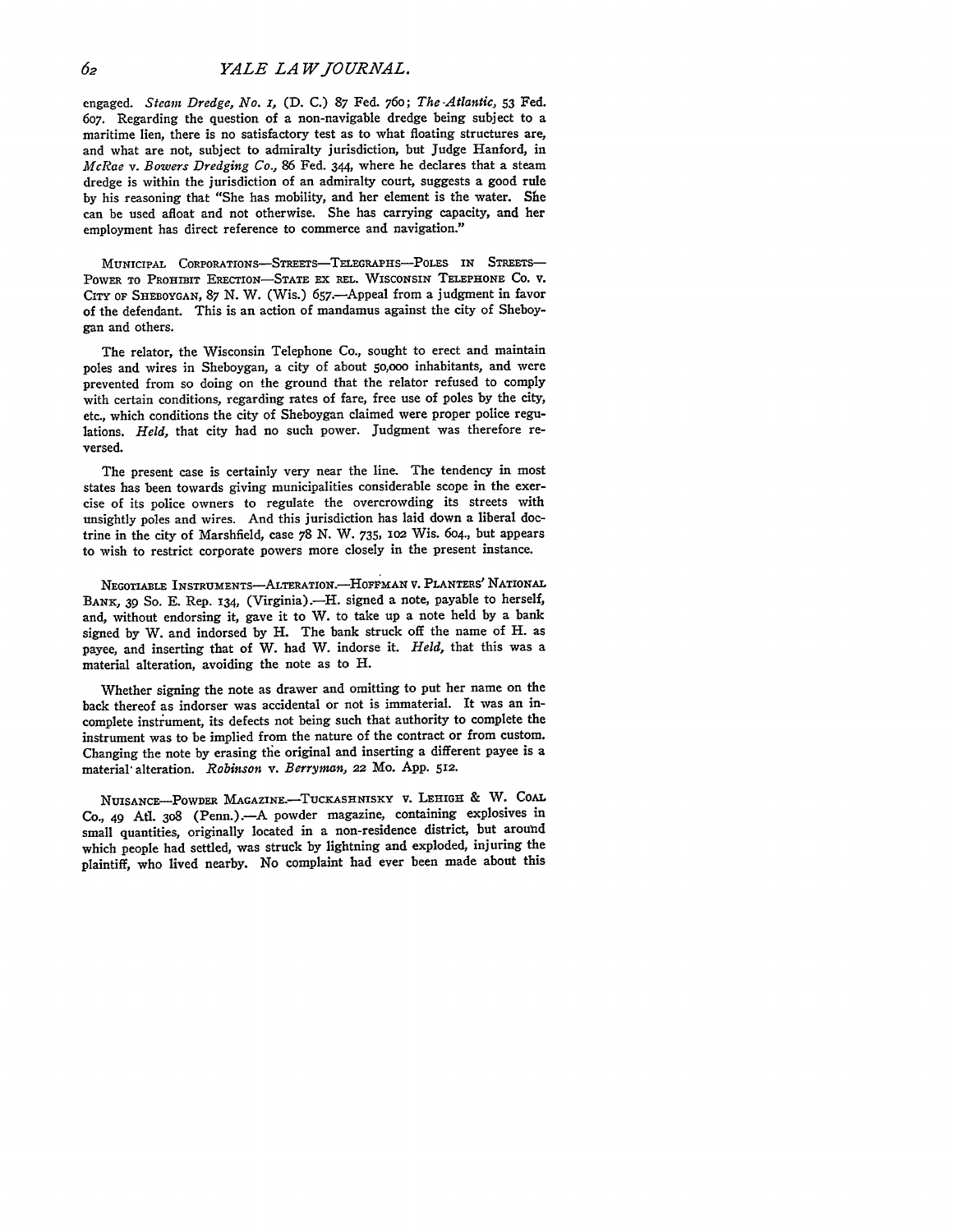63

magazine. *Held,* as a matter of law, the powder magazine was not a nuisance, and hence that the plaintiff could not recover, without proving negligence on the part of the defendant.

The keeping of the explosives in certain places and under certain conditions may be a nuisance per *se...Cheatltam v. Shearon,* I Swan. **213;** *Laflin-Rand Powder Co. v. Tearney, 23* N. E. 389 (Ill.). The present case is extraordinary in that the question of the existence of a nuisance was not left to the jury. *Heeg v. Licht, 8o* **N.** Y. **579;** *Prussak v. Hutton, 3o* **N.** Y. App. Div. **66.**

PARTIES-JUDICIAL **SALE-SETTING** ASIDE **DEED-CHILLING** BIDDING--LIMI- **.TATION.-TooLE** v. **JOHNSON, 39 S. E.** Rep. **254. (S.** C..-At a sale under execution, an attorney made the announcement that he hoped nobody would bid against his client, who would bid the amount of the judgment, and buy in the land for the children of the decedent. *Held,* that the statute began to run against a person seeking to set aside the sale because of chilling the bidding from the time of the discovery of the fraud.

Fraud without concealment is not sufficient. *13 Am. & Eng. Enc. Law,* **729.** *State v. Furlong,* 6o Miss. 839. The court does not follow these cases, but holds that the provision of the Code-"any action for relief on the ground of fraud is not to be deemed to have occurred until the discovery **by** the aggrieved party of the facts constituting the fraud"-is to be construed literally, and that there is nothing in the provision to limit its application to secret frauds.

POLICE REGULATION-DOMESTIC ANIMALS.-SIFERS V. JOHNSON, 65 Pac. 709 (Idaho).-A statute, prohibiting the herding or grazing of sheep within two miles of an inhabited dwelling, is a valid exercise of the police power of the State, and is not unconstitutional. Stockslager, **J.,** *dissenting.*

The court adjudges the statute to be intended to prevent conflicts, resulting from the clash of interest between sheep raising and farming, and also to protect the health of the settlers. This decision seems to extend the police power of a state to great lengths, and almost to sanction the taking of property without due process of law. The judges in this case were governed in rendering their decision **by** the opinions of Cooley and Tiedeman, regarding the extent of a state's police power. *Cooley's Con. Lin.,* 704-5; *Tiedeman's State & Fed. Control of Per. and Prop.,* **838.**

**REPLEVIN-CusTODY OF PROPERTY-SALE** BY **ONE IN POSSESSION-CoN-**VERSION.-MOHR **V. SANGAN,** 63 **S.** W. **4o9** (Mo.)-A plaintiff having acquired possession **by** replevin, sold the property during the pendency of the suit. *Held,* that such property was in custodia legis, and hence he was liable for conversion.

There appears to be an irreconcilable conflict of authority upon this point. Of the cases which hold that property taken under a writ of replevin remains in custodia legis, even when the possession is delivered to the plaintiff in the suit, he being regarded only as standing as a substitute for the sheriff,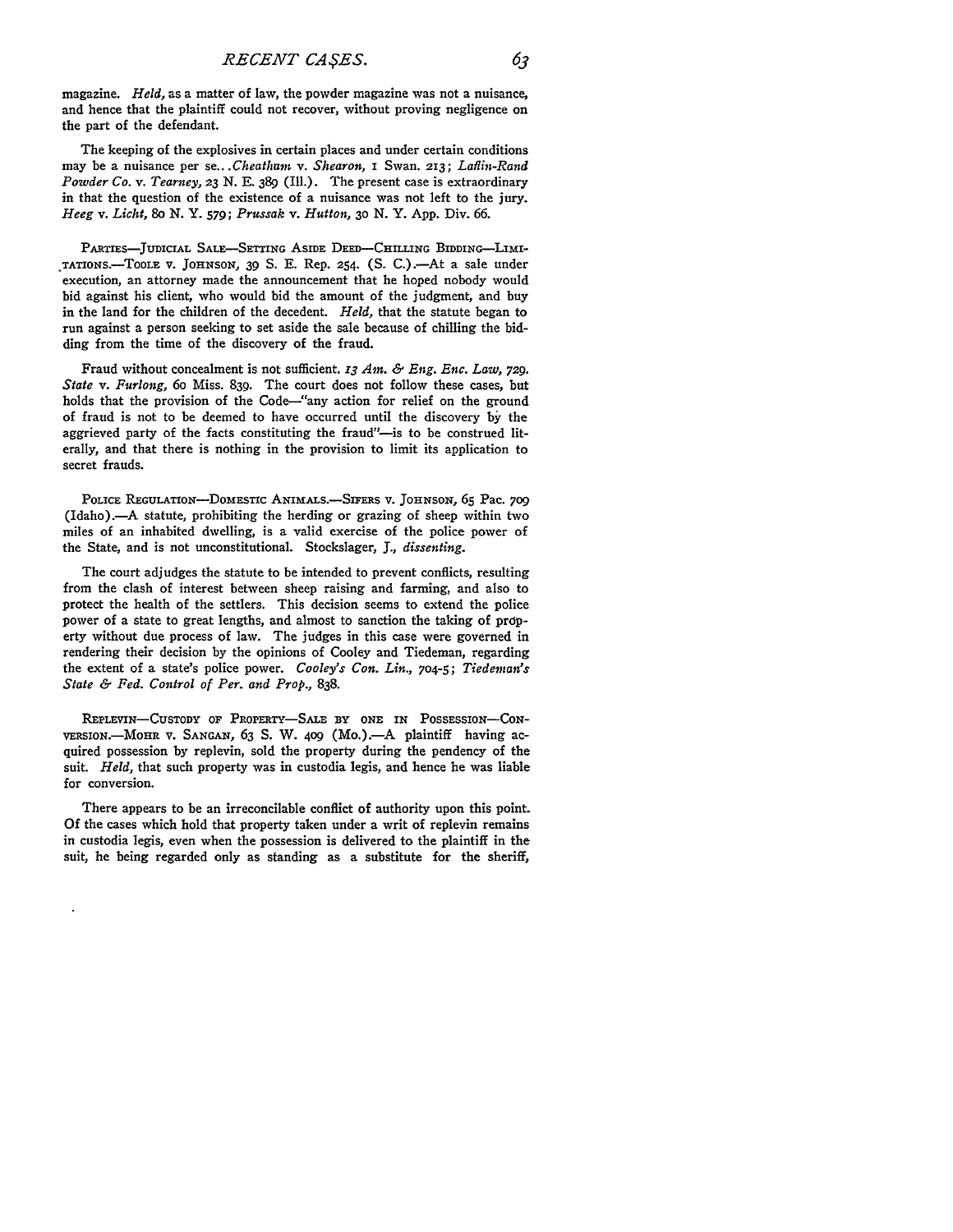*McKinney v. Purcell,* 28 Kan. 446; *Hunt v. Robinson,* **ixi** Cal. **262,** are examples. On the other hand, *White v. Dolliver,* 113 Mass. 4oo; *Coen v. Watkhis,* 62 Mo. App. 5o2, hold that property does not remain in custodia legis after it has been delivered to the plaintiff in the replevin suit and that such plaintiff may sell it and pass a good title, being liable to defendant, if the latter is successful, only for the value of the property. While *Donohue v. McAleer, 37* Mo. 312, hold that such property may be sold, *Bank v. Owen,* 79 Mo. 429 proceeds on the theory that it is in custodia legis. **By** this decision, however, the position of the Missouri courts upon this question is clearly defined.

**STREET RAILROADS-RIGHT** *in* **HIGHWAY-DRIVER OF VEHICLE.-WOODLAND V.** NORTH JERSEY **ST. RY.** Co., 49 Alt. 479 (N. J.).-The plaintiff, in a well lighted street, at night, when about to cross the highway in his carriage, saw a trolley car approaching **250** feet away. He at once proceeded to cross, with his horse on a walk, without further watching the approach of the car which collided with his carriage, causing him personal injuries. Upon the trial of his action the court refused to nonsuit on the ground of contributory negligence. *Held,* on error, that the ruling was correct.

The point in this case is not whether the plaintiff was negligent but whether his negligence so clearly appears that the case should have been taken from the jury. The plaintiff was only- required to extend his observation to an approaching car that, proceeding at customary and reasonably safe seed,, would threaten his safety, *Railway Co. v. Block,* **322** L. R. **A.** 374.

A driver may obtain a right of way over a street railroad, where, in the reasonable exercise of his rights, he reaches the point of crossing in time to safely go upon the tracks in advance of the approaching car, the latter being sufficiently distant to be checked, and if need be, stopped, before is should reach him. *Railroad Co. v. Miller,* 36 Atl. 885.

**TELEPHONE COMPANIEs-PoLEs-FIxTuREs-LIcENsE-REvocATIoN.-RED-**FIELD TELEPHONE AND TELEGRAPH Co. v. CYR. ET AL., 49 Atl. 1047 (Me.). The poles and fixtures of a telephone company, which has erected its poles along a highway by the permission of the municipal officers, do not become a part of the realty, but remain chattels, subject to seizure and sale on execution.

It was held in *Paris v. Water Co.,* **85** Me. **330,** that water pipes, hydrants, etc., were real estate of the purpose of taxation. It has also been held that gas and water pipes are mains, and the poles and wires of an electric light plant were appurtenances to the realty, on which were built the operating plants. *Capital Gas Light Co. v. Charter Oak Ins. Co., 51* Iowa, **31;** *Fechet v. Drake,* (Ariz.), **12** Pac. 694; *Badger Lumber Co. v. Marion Electric Co., 29* Pac. 476; Appeal of Des Moines Water Co., 48 Iowa, 324. In *Newport Ill. Co. v. Tax Assessors,* the contrary view is taken as to the poles and wires of an electric light plant. The present case decides that telephone poles and wires are not appurtenant to the realty, but mere chattels.